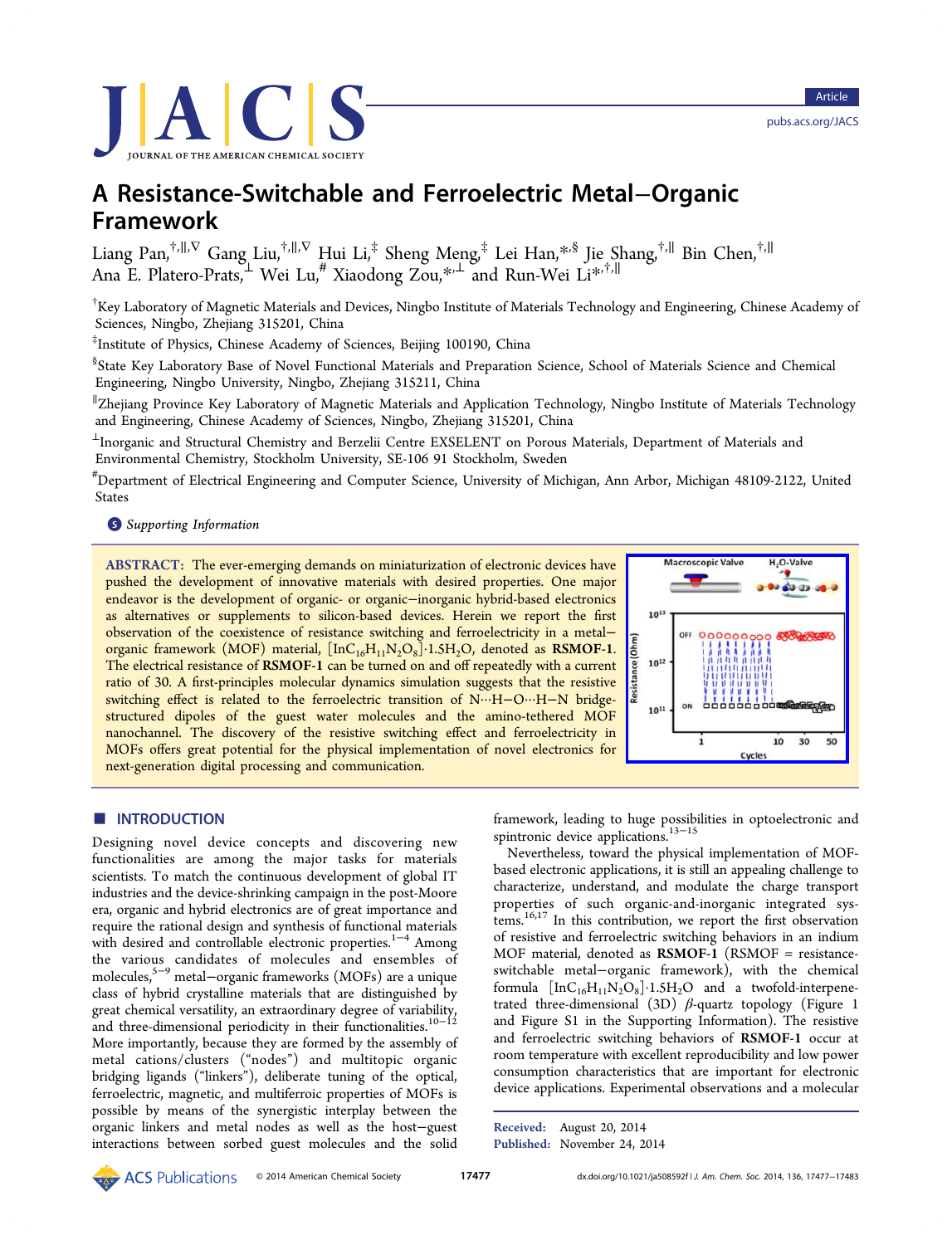<span id="page-1-0"></span>

Figure 1. Crystal structure and X-ray diffraction patterns of RSMOF-1. (a, b) The structure obtained by single-crystal X-ray diffraction viewed (a) along the  $c$  axis and (b) along the  $b$  [axis. Water molecules are located in the nanochannels. Amino groups and one symme](http://pubs.acs.org/action/showImage?doi=10.1021/ja508592f&iName=master.img-001.jpg&w=349&h=123)try-independent water molecule are disordered in four positions, and only one of them is shown. Because of the disorder, hydrogen atoms were not located. However, they have been added for a better illustration of the structure. InO<sub>8</sub> polyhedra are shown in green. (c) Experimental (red) and simulated (black) powder X-ray diffraction patterns of RSMOF-1. The inset shown a scanning electron microscopy image of an RSMOF-1 single crystal.

dynamics simulation suggest that the resistive and ferroelectric switching properties are strongly regulated by the presence of guest water molecules in the nanochannels through electricfield-controlled hydrogen-bonding interactions with the aminotethered RSMOF-1.

#### ■ METHODS

Synthesis and Characterization. A mixture of indium nitrate monohydrate  $(In(NO<sub>3</sub>)<sub>3</sub>·H<sub>2</sub>O)$  (61.4 mg), 2-amino-1,4-benzenedicarboxylic acid (NH<sub>2</sub>-BDC) (77.1 mg), and 1,4-diazabicylo<sup>[2.2.2]</sup>octane (DABCO) (20.0 mg) was stirred vigorously in N,N-dimethylformamide (DMF) (5.0 g) for 30 min to give a homogeneous solution. The reaction mixture was then sealed in a Teflon-lined stainless steel autoclave and heated at 120 °C for 3 days. After being cooled to room temperature, the resulting colorless crystals of RSMOF-1 were collected and thoroughly washed with DMF. The morphology of the crystals is hexagonal prismatic (Figure S2), which is consistent with the point group of  $RSMOF-1$  with the  $c$  axis perpendicular to the hexagonal planes.<sup>18</sup> The calculated yield was ∼70%. Fourier transform infrared data (KBr 4000−400 cm<sup>−</sup><sup>1</sup> [, spectru](#page-5-0)m shown in Figure S3): 3450, 3363, 320[0,](#page-6-0) 2955, 2930, 1660, 1623, 1566, 1500, 1433, 1384, 1257, 1153, 1100, 866, 835, 769, 584, 526. All chemicals [and solvent](#page-5-0)s were purchased from Sigma-Aldrich and used as received.

Single-Crystal Structure Determination. Single-crystal X-ray diffraction data of the as-synthesized RSMOF-1 were recorded at room temperature on an Oxford Diffraction Xcalibur 3 diffractometer with Mo K $\alpha$  radiation ( $\lambda = 0.71073$  Å). Data reduction and empirical absorption correction were performed using CrysAlisPro. The structures were solved and refined using SHELXS-97.<sup>19</sup> All nonhydrogen atoms could be located directly from the difference Fourier maps. Each N atom is disordered in four possible p[osit](#page-6-0)ions with occupancies of 0.25. One of the water positions is partially occupied with occupancy of 0.25. Therefore, the hydrogen atoms were not added in the CIF file. The crystal data and structure refinement details are given in Table S1 in the Supporting Information. CCDC no. 944730 contains the supplementary crystallographic data for RSMOF-1. These data can be obtained free of charge at www.ccdc.cam.ac.uk/ conts/retrieving.html; from th[e Cambridge Crystallog](#page-5-0)raphic Data Centre, 12 Union Road, Cambridge CB2 1EZ, [U.K.; or by e-mail at](www.ccdc.cam.ac.uk/conts/retrieving.html) deposit@ccdc.cam.ac.uk.

**[Fabrication](www.ccdc.cam.ac.uk/conts/retrieving.html) [and](www.ccdc.cam.ac.uk/conts/retrieving.html) Measurements.** The  $Pt/Ti/SiO<sub>2</sub>/Si$  substrates were precleaned sequentially with ethanol, acetone, and isopropanol in [an](mailto:deposit@ccdc.cam.ac.uk) [ultrasonic](mailto:deposit@ccdc.cam.ac.uk) [bath,](mailto:deposit@ccdc.cam.ac.uk) [each](mailto:deposit@ccdc.cam.ac.uk) for 20 min. A single crystal of RSMOF-1 with approximate dimensions of 10  $\mu$ m (a)  $\times$  10  $\mu$ m (b)  $\times$  20  $\mu$ m (c) was selected and bonded along the  $c$  axis onto the substrate using silver conducting glue. A tungsten tip with a diameter of 250 nm was in direct contact with the hexagonal plane of the crystal and served as the top electrode. The transport properties of the single crystal were evaluated through direct current (dc) current−voltage (I−V)

characteristic measurements on a Lakeshore probe station at various temperatures and recorded by a Keithley 4200 semiconductor characterization system in voltage-sweeping mode. The sensitivity of the Keithley 4200 system was 10 fA. During the I−V measurements, a bias voltage was applied through the tungsten tip with a sweeping step of 0.01 V, while the platinum substrate was always grounded. A compliance current (CC) preset of  $5.0 \times 10^{-11}$  A was used to avoid overstriking or permanent breakdown of the sample. The evaluation of the ON/OFF operation of the single crystal was conducted in a similar way. The alternating current (ac) conductivity of the sample was also evaluated using a Solartron 1260A impedance analyzer. Temperaturedependent polarization−electric field (P−E) loops were measured on the same single crystal using a ferroelectric testing system (Precision Premier II, Radiant Technologies) with 0.2 Hz to 2 MHz triangularwaveform ac electrical fields applied along the  $c$  axis of the crystal. The frequency-dependent dielectric constant–temperature  $(e-T)$  characteristics of the single crystal were measured on a Tonghui TH2828A impedance analyzer over the frequency range from 1 kHz to 1 MHz at a heating/cooling rate of 5 K/min.

Ab Initio Molecular Dynamics Simulation. A first-principles Born−Oppenheimer molecular dynamics (BOMD) simulation based on density functional theory (DFT) in the Perdew−Burke−Ernzerhof (PBE) framework using the CP2K code was performed to investigate the structural and dynamical properties of the water molecules trapped in the nanochannels of  $\widehat{RSMOF-1}^{20-22}$  A mixed Gaussian and planewave (GPW) basis set was used, with the Goedecker−Teter−Hutter (GTH) pseudopotential to descri[be](#page-6-0) [the](#page-6-0) interaction between valence electrons and atomic cores.<sup>23,24</sup> The Grimme dispersion correction was also employed to better describe the hydrogen-bonding interactions between water [mole](#page-6-0)cules and amino groups.<sup>25</sup> The MD simulation was performed in the constant-volume (NVT) ensemble at 300 K. To simplify the simulation and provide a better il[lus](#page-6-0)tration of the dynamics of the water molecules involved in the single crystal, the amino groups were placed at one of the equivalent positions. Initially, the water molecules were placed equidistantly in the center of the nanochannel, while the protons were allowed to be attached randomly to either water or an amino group in the simulation cell. A time step of 1.0 fs was selected, and the entire simulation covered 20 ps. The dipole moments of guest water molecules were estimated using the structure obtained from the MD trajectory and the atomic charges in the threesite SPC water model, in which the charges of O and H atoms are fixed at −0.82e and 0.41e, respectively.

#### ■ RESULTS AND DISCUSSION

Colorless hexagonal prismatic crystals of RSMOF-1 (Figure S2) were synthesized through a solvothermal route. RSMOF-1 crystallizes in the chiral hexagonal space group  $P6<sub>2</sub>22$  with  $a =$ [15](#page-5-0).683(3) Å and  $c = 11.5526(16)$  Å (Table S1[\).](#page-5-0) [The](#page-5-0) asymmetric unit contains an indium atom, two  $NH<sub>2</sub>-BDC$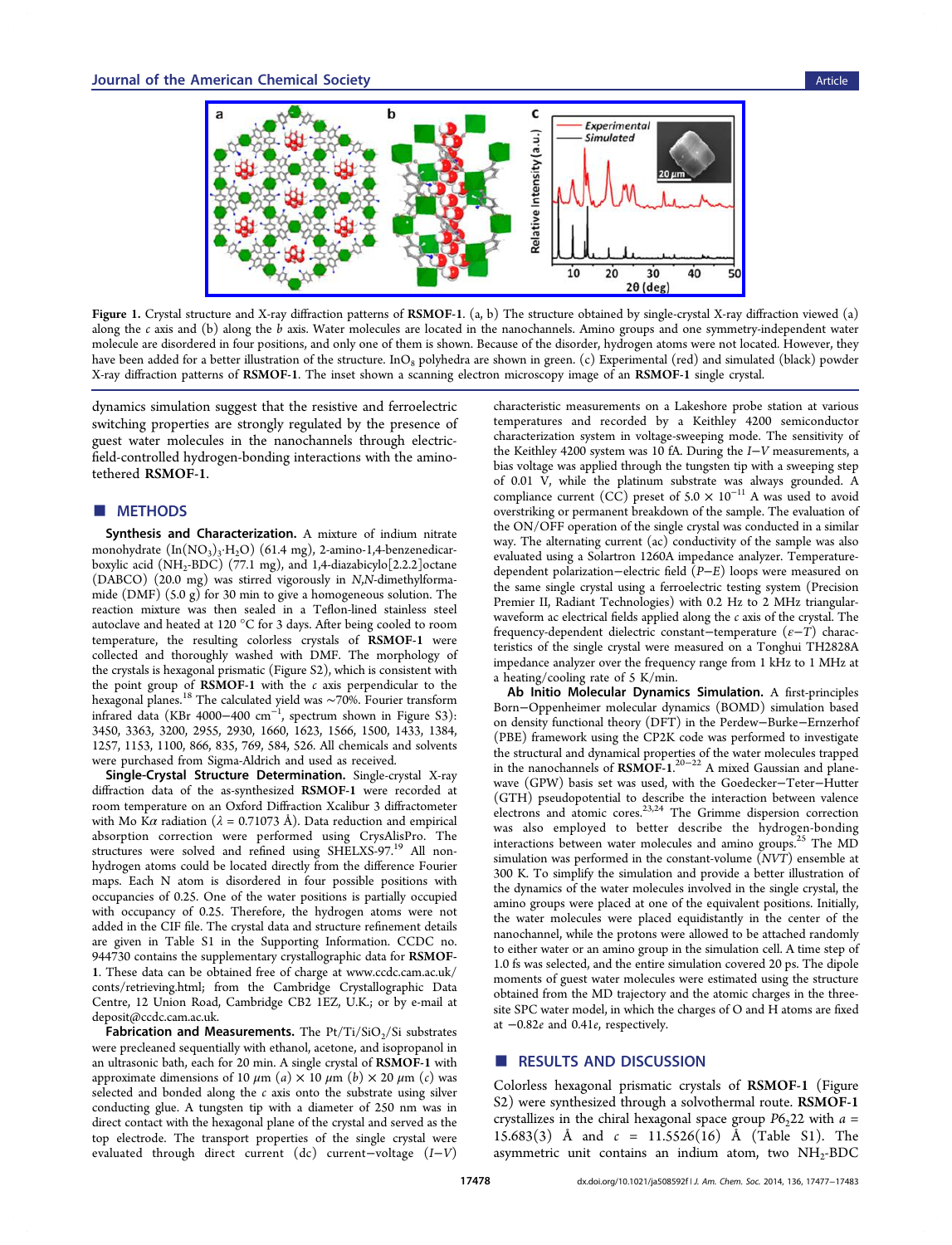<span id="page-2-0"></span>

Figure 2. Resistive switching properties of RSMOF-1. (a) Semilogarithmic plot of the room-temperature current−voltage (I−V) characteristics of the single crystal. The arrow[s indicate the sweeping direction while the numbers represent the sweeping sequence. C](http://pubs.acs.org/action/showImage?doi=10.1021/ja508592f&iName=master.img-002.jpg&w=299&h=223)C stands for the compliance current (5.0 × 10<sup>−</sup><sup>11</sup> A). The inset shows a schematic illustration of the sample configuration for the I−V measurements. (b) I−V curves and (c) distribution of the set/reset voltages and the ON/OFF ratio for 50 consecutive cycles. (d) Retention performance of the two conductance states over 6000 s. The resistance of the sample was read at 0.1 V.



Figure 3. Ferroelectric properties of RSMOF-1. (a) Room-temperature polarization−electric field (P−E) characteristics of the single crystal recorded under maximum voltages of  $\pm 6$  V and  $\pm 4$  V. (b) Frequency-dependent and (c) sample-thickness-independent ferroelectric polarization of the single crystal of RSMOF-1 recorded between +6 V and −6 V. (d) Frequency-dependent dielectric constant−temperature ( $\varepsilon$ −T) characteristics of the single crystal as measured from 1 kHz to 1 MHz.

linkers, and 1.5 guest water molecules. Each indium atom is coordinated to four  $NH<sub>2</sub>-BDC$  ligands through eight oxygen atoms from four carboxylate groups to form an  $InO_8$ polyhedron. The lengths of the In−O chelating bonds range from 2.250(8) to 2.271(10) Å. Each  $InO_8$  polyhedron is connected to four other  $InO_8$  polyhedra via the linear  $NH_2$ -BDC ligands, forming a twofold-interpenetrated 3D anionic

coordination network with the  $β$ -quartz topology (Figure S1). Extra protons reside on the amino and carboxylate groups to neutralize the framework (Figure S3 and Movie [S1\), whil](#page-5-0)e guest water molecules are trapped in the hexagonal helical nanochannels of the MOF [material with an amine-fu](#page-5-0)nctionalized wall running in the  $c$  direction (Figure 1). The water molecules in the channel form a hydrogen-bonding network.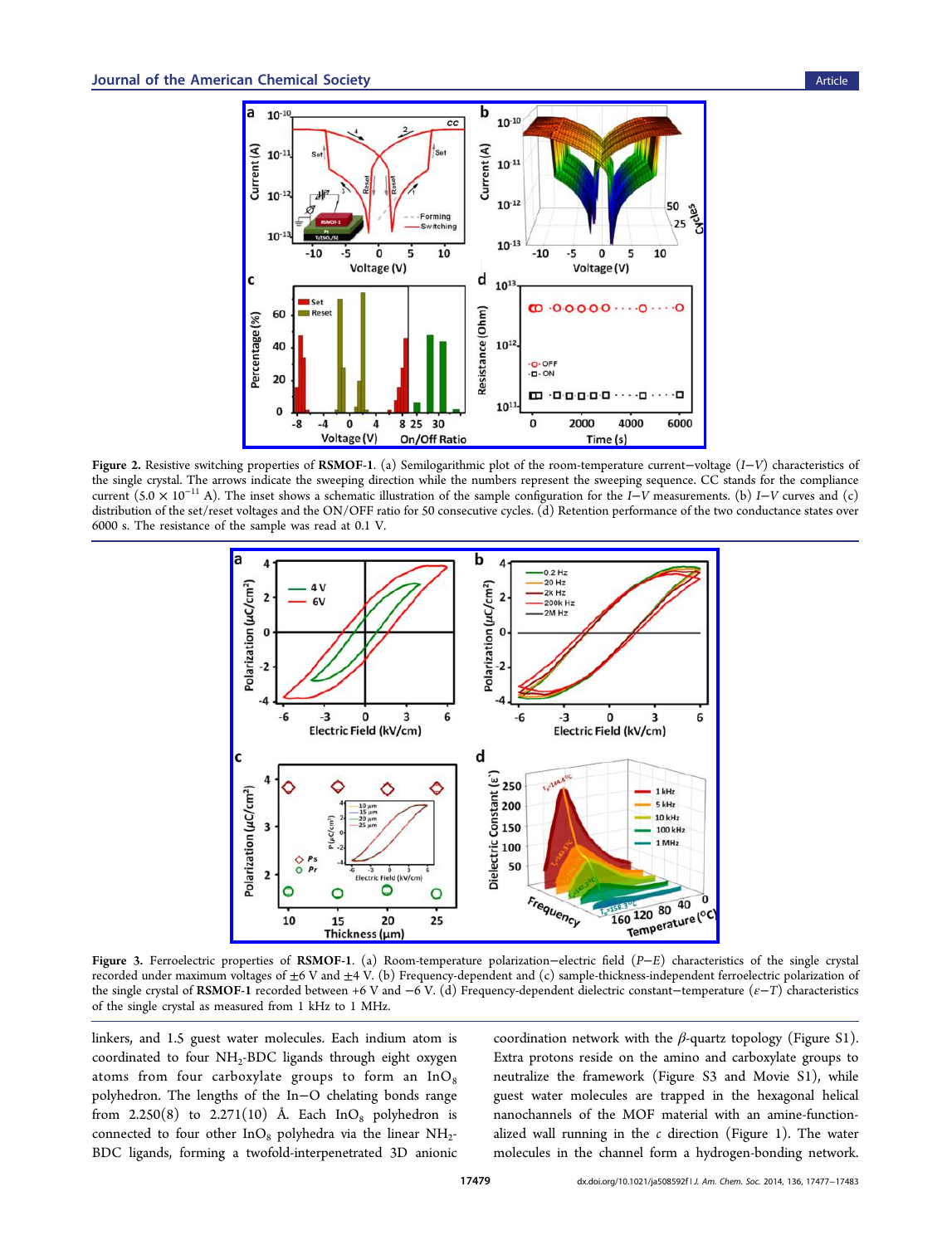<span id="page-3-0"></span>The diameter of the nanochannel is 7.4 Å. The total solventaccessible volume of **RSMOF-1** is 1310.9  $\mathrm{\AA}^{3}$ , as calculated using PLATON,<sup>26</sup> and corresponds to ca. 53.3% of the unit cell volume  $(2460.8 \text{ Å}^3)$ . The geometric parameters in the coordinati[on](#page-6-0) sphere of RSMOF-1 are similar to those of its analogues.27−<sup>30</sup> The phase purity of RSMOF-1 was confirmed by powder X-ray diffraction, as shown in Figure 1c. Thermog[rav](#page-6-0)i[me](#page-6-0)tric analysis (TGA) in a nitrogen flow revealed that RSMOF-1 is stable up to 160  $\degree$ C (Figure S4).

RSMOF-1 demonstrates symmetric and bipolar resis[tiv](#page-1-0)e switching behavior at room temperatur[e, as show](#page-5-0)n by its dc current−voltage (I−V) characteristics (Figure 2a). The sweeping bias voltage was applied along the  $c$  axis of the single crystal, and a forming process was always needed bef[ore](#page-2-0) testing. An Ohmic contact was established between the electrode and the single crystal, and the I−V characteristics demonstrated a linear nature, as shown in Figure S5. The frequency- and temperature-dependent ac conductivity of the MOF crystal is shown in Figure S6. The [dc cond](#page-5-0)uctivity obtained by extrapolation of the plateau of the  $\sigma$ −f curve to the lowfrequency e[nd is comp](#page-5-0)arable to that calculated from Figure S5.<sup>31</sup> When the voltage was swept in the direction of 0 V  $\rightarrow$  13 V → 0 V →  $-13$  V → 0 V, RSMOF-1 was s[witched](#page-5-0) [co](#page-5-0)[nti](#page-6-0)nuously between two resistance states with uniformly distributed threshold voltages of about  $\pm$ 7.5 V (set) and  $\pm$ 1.5 V (reset) and a stable ON/OFF ratio of  $\sim$ 30 (read at  $\pm$ 2.5 V) (Figure 2b,c). Both states can be retained for at least 6000 s (Figure 2d), which indicates that the observed resistive switchin[g](#page-2-0) in RSMOF-1 is nonvolatile. It is noteworthy that the I−V [ch](#page-2-0)aracteristics of RSMOF-1 exhibit exotic nonzerovoltage minima upon being reset, which may be ascribed to the electrochemical process associated with the use of the redoxactive silver conducting glue in fabrication of the device<sup>32</sup> or the inertial ionic conduction when the external electrical field was decreased to zero.

Interestingly, as shown in the polarization−electric [fi](#page-6-0)eld (P− E) characteristics (Figure 3a), RSMOF-1 demonstrates polarization switching behavior with a saturation polarization  $(P_s)$  of ~3.81  $\mu$ C/cm<sup>2</sup>, a remnan[t](#page-2-0) polarization  $(P_r)$  of 1.64  $\mu$ C/cm<sup>2</sup> , and a coercive field  $(E_c)$  of 1.65 kV/cm when the potential is scanned between  $\pm 6$  V along the c axis. When the applied voltage maximum is decreased from  $\pm 6$  to  $\pm 4$  V, both the saturated and remnant polarizations as well as the coercive field decrease accordingly. With a decrease in the frequency of the ac electric field applied to the single crystal, the saturated polarization of the P−E loops increases while the coercivity decreases accordingly (Figure 3b). The polarization of RSMOF-1 also shows thickness-independent characteristics (Figure 3c). Moreover, the diel[ect](#page-2-0)ric constant−temperature  $(\varepsilon-T)$  characteristics exhibit a frequency-dependent broad band ov[er](#page-2-0) the wide temperature range from 17 to 183 °C (Figure 3d), wherein the dielectric constant maxima correspond to the order−disorder (or paraelectric−ferroelectric) transitio[n o](#page-2-0)f a ferroelectric material. Such a transition cannot be observed in electrets or leaky dielectrics, therefore suggesting that the single crystal of RSMOF-1 is ferroelectric in nature. Similar ferroelectricity has also been demonstrated in other systems containing guest water molecules in porous materials and is ascribed to the alignment of the hydrogen-bondingrelated dipoles (see detailed discussion below).<sup>33</sup> As the frequency is increased from 1 kHz to 1 MHz, the dielectric constant maximum decreases from 243 to 16 [w](#page-6-0)hile the

transition temperature shifts from 130 to 160 $\degree$ C, thus implying that RSMOF-1 behaves as a relaxor ferroelectric.<sup>34−36</sup>

It is noteworthy that the  $P6<sub>2</sub>22$  space group of the framework inevitably leads to a nonpolar compound,  $37,38$  and [there](#page-6-0)fore, the ferroelectricity of RSMOF-1 might be correlated to the incorporation of guest water molecule[s in](#page-6-0) the nanochannels.<sup>33a,39</sup> The presence of amino groups in the channels provides abundant sorption sites for water molecules through hydrogenb[ondin](#page-6-0)g interactions.40−<sup>42</sup> Changing the sample temperature can disturb the hydrogen-bonding interactions non-negligibly, partially remove the [guest](#page-6-0) water molecules (Figure S7), and thus may influence the ferroelectric properties of RSMOF-1 significantly. As shown in Figure 4a, the P−E l[oops of](#page-5-0) RSMOF-1 shrink and eventually disappear as the temperature rises from



Figure 4. [\(a, b\) Temperature-dependent \(a\) polarization](http://pubs.acs.org/action/showImage?doi=10.1021/ja508592f&iName=master.img-004.jpg&w=177&h=447)−electric field and (b) current−electric field characteristics of the RSMOF-1 single crystal recorded over the temperature range from 24 to 164  $^{\circ}$ C. (c) Weight percent−temperature (wt %−T, derived from TGA results), saturation polarization−temperature  $(P_s-T)$ , and set voltage–temperature  $(V<sub>set</sub>−T)$  relationships of the single crystal.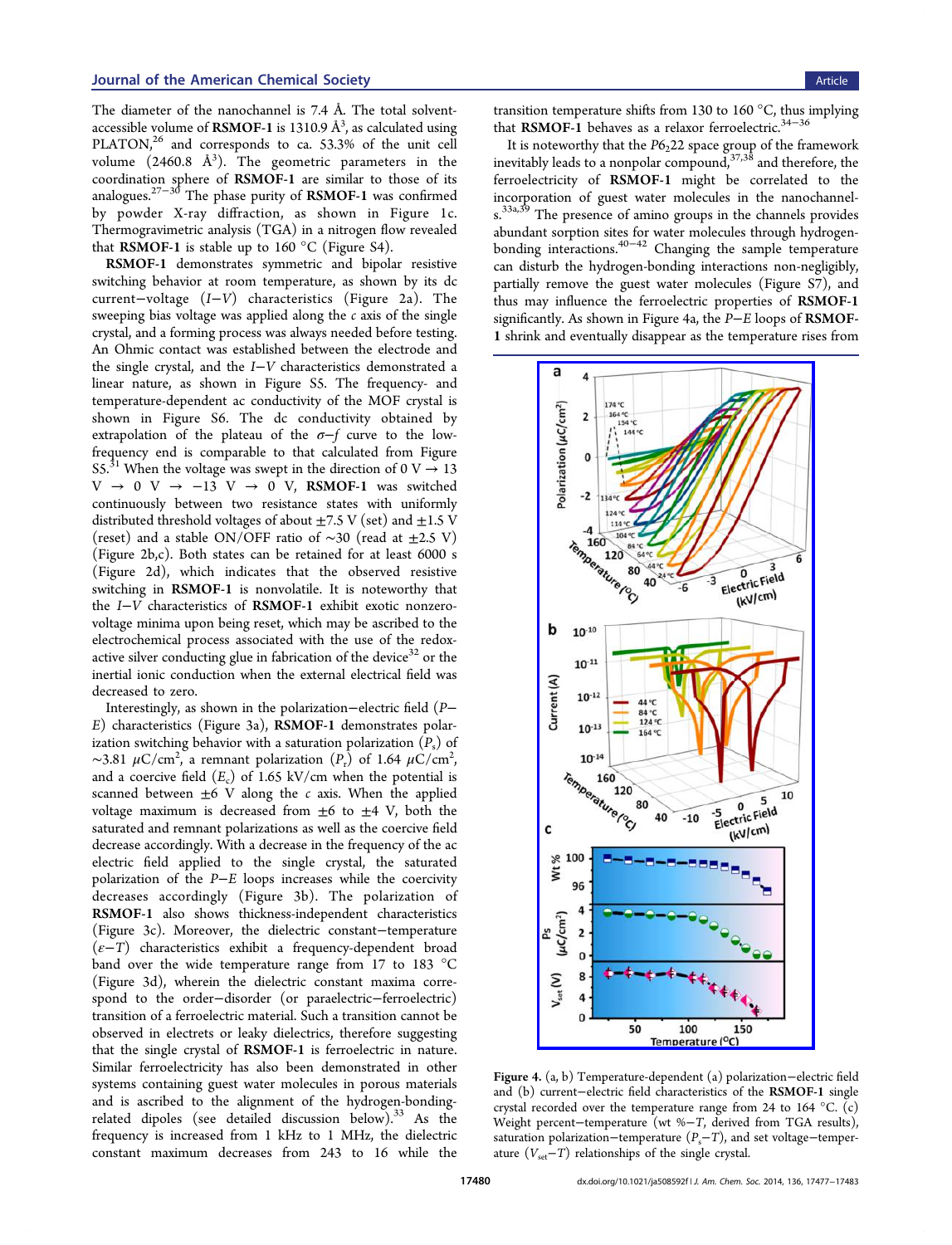

Figure 5. Guest−host i[nteractions between water molecules and amino groups in the](http://pubs.acs.org/action/showImage?doi=10.1021/ja508592f&iName=master.img-005.jpg&w=333&h=226) RSMOF-1 crystal nanochannel and its influence on the electronic structure of RSMOF-1. (a) Snapshot of the spontaneous formation of the stable N···H−O···H−N bridge structure. The MD simulation was conducted at 300 K and lasted for 20 ps. The water molecule with the stable hydrogen bonds is highlighted in green. Color code: In, pink; N, blue; O, red; H, white. (b) Time-resolved dipole moment evolution of the water molecules trapped in the nanochannel of RSMOF-1. The blue curve corresponds to the dipole moment of the N···H−O···H−N bridge structure formed with water molecule W1, while the red and green curves correspond to the dipole moments of water molecules forming weak and intermittent hydrogen-bonding interactions. (c) Local density of states (DOS) of RSMOF-1 calculated before and after the formation of the stable ice-like N···H−O···H−N bridge structure.

24 to 174 °C. Similar to the ferroelectric characteristics under different temperatures, the resistive switching properties of RSMOF-1 also strongly depend on the sample temperature (Figure 4b). As the sample temperature is increased from 24 to 164 °C, the I−V loops shrink with decreases in both the thresho[ld](#page-3-0) voltages and the ON/OFF ratio. Once the sample temperature reaches 174 °C, the resistive switching behavior vanishes. Furthermore, both the saturation polarization− temperature  $(P_s-T)$  and set voltage−temperature  $(V_{set}-T)$ relationships follow the weight percent−temperature (wt %− T) trend of the TGA results (Figure 4c), again suggesting that the sorbed guest water molecules play a key role in the resistive switching and ferroelectricity of RS[MO](#page-3-0)F-1.

To reveal the dynamic behavior of the water molecules and the possible effect of hydrogen bonds on the electronic structures as well as the microscopic origin of the ferroelectricity, a first-principles MD simulation was performed to investigate the dynamical interaction between the guest water molecules and the RSMOF-1 framework (Figure 5a). To simplify the simulation, all of the amino groups were placed at the same equivalent position of the NH<sub>2</sub>-BDC linkers along the c direction, while the water molecules were initially placed equidistantly in the center of the RSMOF-1 channel and allowed to stabilize spontaneously. During the 20 ps electricfield-free MD simulation, an N···H−O···H−N bridge structure is formed spontaneously after ca. 6 ps under ambient conditions, with one of the water molecules (displayed in green in Figure 5a and denoted as W1 in Figure 5b) moving toward the framework and interacting with neutral −NH2 and charged −NH3 <sup>+</sup> amino groups. This bridged hydrogen-bonding structure remains stable until the end of the simulation, generating a constant dipole moment of 0.4  $e$  Å along the  $c$ direction and an O<sub>w</sub>…N distance of ~2.9 Å (Figure 5b and Movies S1 and S2). Such a bridgelike strucure has an energydegenerate counterpart with a net dipole moment in the opposite direction. Thus, it is reasonable that without effective regulation by external electric fields, the formation of N···H− O···H−N bridge structures will occur in random directions and RSMOF-1 will be nonpolar in nature. However, an external electric field may force the N···H−O···H−N bridge structure to flip and get aligned along the external field direction, resulting in an order−disorder-type ferroelectric polarization of RSMOF-1. Although other water molecules also form hydrogen bonds with amino groups or water molecules intermittently, such hydrogen-bonding interactions are less stable compared with the aforementioned bridged hydrogen-bonding structure, and therefore, these water molecules exhibit dipole moments varying between  $\pm 0.4$  e Å and can itinerate more freely inside the entire channel space, as shown by W2 and W3 in Figure 5b and Movie S1.

In MOFs, the carboxylate oxygen atoms, which glue the metal ions/clust[ers and o](#page-5-0)rganic linkers through  $\sigma$  bonds, meanwhile prevent the effective overlap of the  $\pi$  orbitals in the linkers with the metal d orbitals. $43,44$  As a result, most MOFs are electrical insulators. Both metal-to-metal and linker-tolinker charge carrier hopping pro[cesse](#page-6-0)s, which are less efficient compared with the charge carrier transport through conjugated systems, have been documented to dominate the electron transport behaviors of MOF materials.<sup>45,46</sup> On the other hand, it has been demonstrated that the formation of hydrogen bonds between the water molecules and t[he so](#page-6-0)lid framework can effectively tune the electronic structure of RSMOF-1, leading to a rigid band gap decrease of 0.18 eV (Figure 5c). Both the density of states (DOS) and the DOS maxima on either side of the Fermi surface are influenced as well. Along with the electricfield-induced swing and flip of the N···H−O···H−N bridge structure, continuous modulation of the band gap, DOS, and DOS maxima via polarization-related atomic displacement and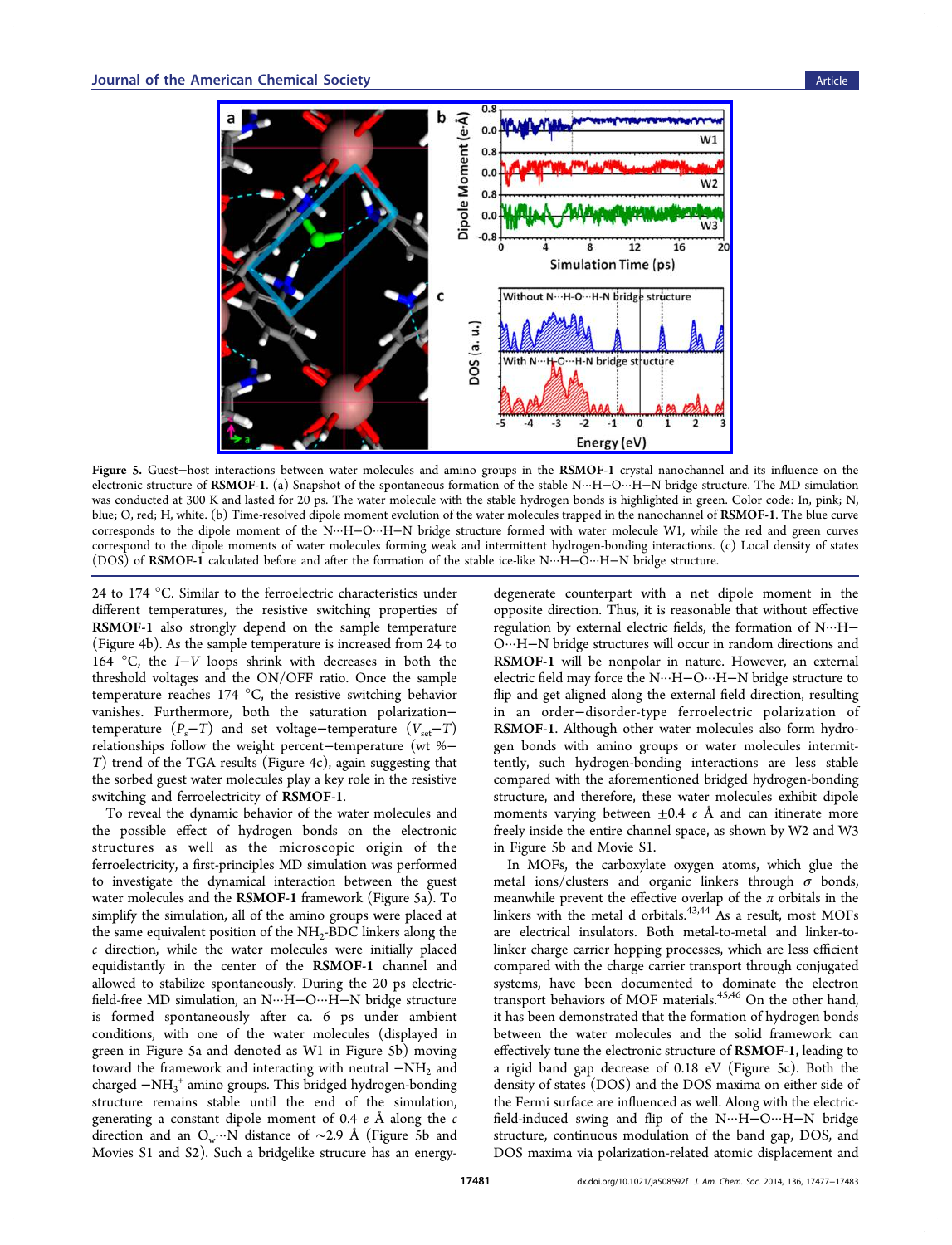<span id="page-5-0"></span>symmetry distortion thus may strongly influence charge carrier hopping among the organic linkers.<sup>47,48</sup> Consequently, a decrease of 0.16 eV in the activation energy of the charge carrier hopping process is observed u[pon](#page-6-0) the occurrence of polarization switching in RSMOF-1 (Figure  $S8$ ).<sup>49</sup> When the majority of the bridging hydrogen bonds are aligned in the c direction, resistance switching from the initial h[igh](#page-6-0)-resistance state to the low-resistance state occurs. Since the ferroelectric polarization can be switched reversibly, RSMOF-1 can correspondingly undergo a reverse transition from the lowresistance state to the high-resistance state. Therefore, the forming−resetting−setting−resetting cycles of a resistive switching process can be completed by the water-moleculerelated ferroelectric transition, which acts as a molecular valve to control the transport of charge carriers along the RSMOF-1 framework. Certainly, other physicochemical effects, including the interfacial behavior in ferroelectrics (e.g., lowering of the Schottky barrier at the MOF−electrode interfaces due to polarization charge), $50$  electric-induced pyrolysis of the organic linkers, $51$  charge transfer between the organic linkers and the metal species, $52$  an[d](#page-6-0) conformational changes of the framework,5[3](#page-6-0) may also contribute to the resistive switching of RSMOF-1.

Mi[mi](#page-6-0)cking a macroscopic mechanical valve (Figure 6a), the role of water molecules acting as a control element to regulate



Figure 6. [\(a\) Schematic illustration of the water molecule](http://pubs.acs.org/action/showImage?doi=10.1021/ja508592f&iName=master.img-006.jpg&w=162&h=155) acting as a control element to regulate the electron transport of the solid RSMOF-1 framework. (b) Repeated resistance ON/OFF operation of RSMOF-1.

the electron transport in RSMOF-1 was further evaluated by the cyclic I−V switching behavior. As illustrated in Figure 6b, the resistance of RSMOF-1 can be turned ON and OFF repeatedly under ambient conditions. With increasing sample temperature, the effective number of water molecules decreases significantly, which leads to a solid modulation of the OFF-state resistance and a gradual tuning (decrease) of the ON/OFF ratio in RSMOF-1 (Figure S9). Upon integration of the set/ reset voltage with the current readout at the corresponding ON/OFF transition point, a power consumption of ∼0.4 nW or 0.2 pW can be derived for the room-temperature "OPEN" or "CLOSE" operation of the RSMOF-1 single-crystal-based electronic valves.

# ■ CONCLUSION

RSMOF-1 demonstrates resistive switching effect as well as ferroelectricity at room temperature with excellent reproducibility and low power consumption feature. Experimental observations and a molecular dynamics simulation showed that the electrical properties of RSMOF-1 are strongly regulated by the guest water molecules through electric-fieldcontrolled hydrogen-bonding interactions with the aminetethered nanochannels. MOFs have not historically played a prominent role in electronic applications. However, the discovery of the resistive switching and ferroelectric behaviors in a MOF material as well as the improvements in our understanding and control of how MOFs transport charge and interact with the macroscopic world are bridging the gap between these fascinating materials and new devices and applications.

#### ■ ASSOCIATED CONTENT

## **6** Supporting Information

Detailed information regarding instrumentation, crystal data (CIF) and structure refinement for RSMOF-1, and supporting figures. This material is available free of charge via the Internet at http://pubs.acs.org.

#### ■ [AUTHOR INFOR](http://pubs.acs.org)MATION

Corresponding Authors runweili@nimte.ac.cn

# hanlei@nbu.edu.cn [xzou@mmk.su.se](mailto:runweili@nimte.ac.cn)

# [Author Contributi](mailto:hanlei@nbu.edu.cn)ons

 $\nabla$  [L.P. and G.L. co](mailto:xzou@mmk.su.se)ntributed equally.

#### Notes

The authors declare no competing financial interest.

## ■ ACKNOWLEDGMENTS

The authors thank Prof. Ren-Gen Xiong for assistance with the temperature-dependent dielectric constant measurements and Prof. Anquan Jiang, Prof. Huarong Zeng, Prof. Shibing Long, and Dr. Yi Li for fruitful discussions. The authors acknowledge financial support from the State Key Project of Fundamental Research of China (973 Program, 2012CB933004, 2009CB930803), the Chinese Academy of Sciences, the National Natural Science Foundation of China (11274321, 11474295, 21071087, 91122012, 51303194, 61328402), the Ningbo Science and Technology Innovation Team (2009B21005, 2011B82004), the Ningbo Natural Science Foundation (2013A610031), the Swedish Research Council (VR), and the Swedish Governmental Agency for Innovation Systems (VINNOVA).

#### ■ REFERENCES

- (1) Kwok, K. S.; Ellenbogen, J. C. Mater. Today 2002, 5 (2), 28.
- (2) Tao, N. J. Nat. Nanotechnol. 2006, 1, 173.
- (3) Lu, W.; Lieber, C. M. Nat. Mater. 2007, 6, 841.
- (4) Chang, [T. C.; Jian, F. Y.; C](http://pubs.acs.org/action/showLinks?crossref=10.1038%2Fnnano.2006.130&coi=1%3ACAS%3A528%3ADC%252BD2sXktFOm)he[n,](http://pubs.acs.org/action/showLinks?crossref=10.1016%2FS1369-7021%2802%2905227-6&coi=1%3ACAS%3A528%3ADC%252BD38XlsVWqtL4%253D) [S.](http://pubs.acs.org/action/showLinks?crossref=10.1016%2FS1369-7021%2802%2905227-6&coi=1%3ACAS%3A528%3ADC%252BD38XlsVWqtL4%253D) [C.;](http://pubs.acs.org/action/showLinks?crossref=10.1016%2FS1369-7021%2802%2905227-6&coi=1%3ACAS%3A528%3ADC%252BD38XlsVWqtL4%253D) [Tsai,](http://pubs.acs.org/action/showLinks?crossref=10.1016%2FS1369-7021%2802%2905227-6&coi=1%3ACAS%3A528%3ADC%252BD38XlsVWqtL4%253D) Y. T. Mater. Today 2011, 14, 608.
- (5) Carroll, R. L.; Gorma[n,](http://pubs.acs.org/action/showLinks?pmid=17972939&crossref=10.1038%2Fnmat2028&coi=1%3ACAS%3A528%3ADC%252BD2sXht1CgtLbE) [C.](http://pubs.acs.org/action/showLinks?pmid=17972939&crossref=10.1038%2Fnmat2028&coi=1%3ACAS%3A528%3ADC%252BD2sXht1CgtLbE) [B.](http://pubs.acs.org/action/showLinks?pmid=17972939&crossref=10.1038%2Fnmat2028&coi=1%3ACAS%3A528%3ADC%252BD2sXht1CgtLbE) Angew. Chem., Int. Ed. 2002, 41, 4378.
- (6) Heath, J. R.; Ratner, M. A. Phys. Today 2003, 56 (5), 43.
- (7) Erbe, A.; Verleger, S. Acta Phys. Polym., A 2009, 115, 455.
- (8) Song, H.; Reed, M. A.; Lee, T. [Adv. Ma](http://pubs.acs.org/action/showLinks?crossref=10.1063%2F1.1583533&coi=1%3ACAS%3A528%3ADC%252BD3sXkt1Sjur8%253D)ter. 2011, 23, 1583.
- (9) Ratner, M. Nat. Nanotechnol. 2013, 8, 378.
- (10) (a) Zhou, H.-C.; Lon[g,](http://pubs.acs.org/action/showLinks?coi=1%3ACAS%3A528%3ADC%252BD1MXktlSgsbg%253D) [J.](http://pubs.acs.org/action/showLinks?coi=1%3ACAS%3A528%3ADC%252BD1MXktlSgsbg%253D) [R.;](http://pubs.acs.org/action/showLinks?coi=1%3ACAS%3A528%3ADC%252BD1MXktlSgsbg%253D) [Yaghi,](http://pubs.acs.org/action/showLinks?coi=1%3ACAS%3A528%3ADC%252BD1MXktlSgsbg%253D)[O.](http://pubs.acs.org/action/showLinks?coi=1%3ACAS%3A528%3ADC%252BD1MXktlSgsbg%253D)[M.](http://pubs.acs.org/action/showLinks?coi=1%3ACAS%3A528%3ADC%252BD1MXktlSgsbg%253D) Chem. Rev. 2012, 112,
- 673. (b) Stock, N.; Biswas, S. Chem. Rev. 2012, 112, 933.
- (11) (a) Sumid[a,](http://pubs.acs.org/action/showLinks?crossref=10.1038%2Fnnano.2013.110&coi=1%3ACAS%3A528%3ADC%252BC3sXos12rs7Y%253D) [K.;](http://pubs.acs.org/action/showLinks?crossref=10.1038%2Fnnano.2013.110&coi=1%3ACAS%3A528%3ADC%252BC3sXos12rs7Y%253D) [Rogow,](http://pubs.acs.org/action/showLinks?crossref=10.1038%2Fnnano.2013.110&coi=1%3ACAS%3A528%3ADC%252BC3sXos12rs7Y%253D) [D.](http://pubs.acs.org/action/showLinks?crossref=10.1038%2Fnnano.2013.110&coi=1%3ACAS%3A528%3ADC%252BC3sXos12rs7Y%253D) L.; Mason, J. A.; McDonald, T. M.; Bloch, E. D.; Herm, Z. R.; Ba[e, T. H.; L](http://pubs.acs.org/action/showLinks?system=10.1021%2Fcr200304e&pmid=22098087&coi=1%3ACAS%3A528%3ADC%252BC3MXhsV2ju73P)ong, J. R. Chem. Rev. 2012,